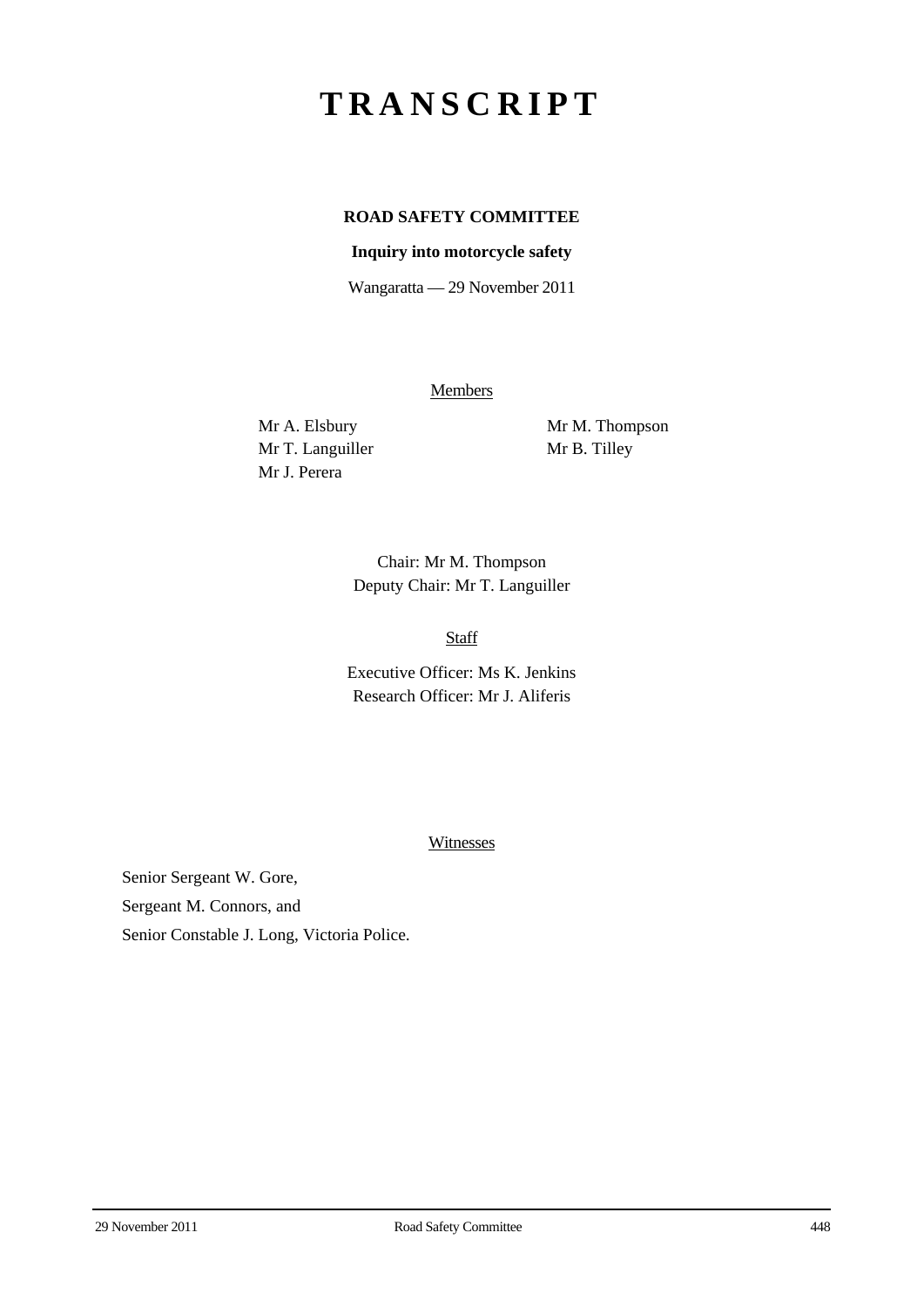**The CHAIR** — Welcome to the public hearings of the Road Safety Committee's inquiry into motorcycle safety. We are pleased to have with us a number of representatives from Victoria Police, comprising Senior Sergeant Bill Gore, Sergeant Michael Connors and Senior Constable Jo Long. Thank you for your attendance. As you may be aware the material is being recorded by Hansard. You will get a copy of the transcript and you will be invited to correct any typos and return it to us. We can take evidence in camera as well — that is, not a public recording as such but something that we will just deliberate upon ourselves with the assistance of Hansard's transcript record. You are welcome to speak to us if there is a point when it is appropriate to take evidence in camera. I will say again that we are very pleased that you are here and I understand that Senior Sergeant Bill Gore will give a summary of a north-eastern Victoria report, different from the earlier police submission that we have had, and then we will be leading off with a number of comments.

**Sr Sgt GORE** — Firstly, I need to explain that I have had a police motorcycle licence for 35 years and I have had my own licence for 37 years, so I speak both from an enforcement and a personal level. I also need to say that I did not read the Victoria Police submission until about an hour ago and it is amazing the way we have come up with things that are very similar to that submission. They must be fairly switched on if they can keep up with us.

Very simply, what I am talking to you about here is local stuff and I will not bore you. Our area covers from Dinner Plain to nearly Echuca, and, in the south, from Bright almost to Mansfield. The area attracts thousands and thousands of motorcyclists every year. Without putting too fine a point on it, they are the bane of my existence across the summer months, especially when we have the grand prix and the superbikes. There are just literally thousands traversing through that area. On road, we have the Great Alpine Road, which is the conduit across the top of Mount Hotham. It is the conduit down to Bairnsdale. There is also the loop across through to Falls Creek, and in addition to that we have the Mansfield-Whitfield Road. Off-road you can go anywhere. We have motorcycle problems in the bush and we have off-road problems along campsites on the Murray River. In fact our last fatality was seven days ago to the day; a 40-year-old drunk drove a \$300 dirt bike 500 metres into a tree with no safety gear.

The fairest profile of the motorcycle rider that we have up here comes from riders of our farm bikes and our four-wheelers. The lack of training with farm bikes outside the fence is a bit of an issue to us; very few riders have licences and very few have registration. Issues around four-wheelers outside the fence are an issue to us. There is no real definition for a four-wheeler — is it a motorcycle or is it a car? If it has four wheels but it runs like a motorcycle, what is it? Can we force the issue with helmets with the four-wheeler? No, we cannot. Four-wheelers are an issue in themselves — for example, if we pull up a four-wheeler that is unregistered, do we give the \$300 ticket for an unregistered motorcycle or the \$600 ticket for an unregistered car? There is no definition relative to a four-wheeler. Do you understand what I mean by the expression 'four-wheeler'? Okay.

Dirt-bike bush riders generally are our biggest issue. At one stage they made up 70 per cent of our road trauma cases in the Alpine shire. Honda have formed a partnership with our local police here and we have actually got our own dirt-bike squad now, so we will be able to better enforce that.

The Learner Approved Motorcycle Scheme, which you have probably heard of, actually works for us up here. People are getting to ride the larger bike instead of sticking to the 250cc, so there is a lot less non-compliance with the larger motorcycles or with failing to ride the smaller motorcycles as there used to be. That being said, earlier this year we had one fatality which occurred with a person who should have been on a learner permit riding an 1100cc. The issue there was that he was riding with a group of riders, he did not have the guts to tell them he was not good enough to ride with them and they did not know he should have been on L-plates. Perhaps both sides would have dealt with it had they known.

It seems a bit silly, and the police department have said this, that you can get a motorcycle licence if you ride a 49cc scooter for the licence test. The other situation we have here is with tourists. We have a lot of people of our age riding motorcycles; people who have not ridden for years and years suddenly decide they want a motorcycle and they can afford one, and they figure prominently in our crash rate. The area does attract many, many of these people who come up here for weekends and do tours, and sometimes they do extensive days. We also have sports bikes, and generally speaking these riders come into our area to test both their ability and their equipment. And it is a test — it is a test for them and it is a test for us.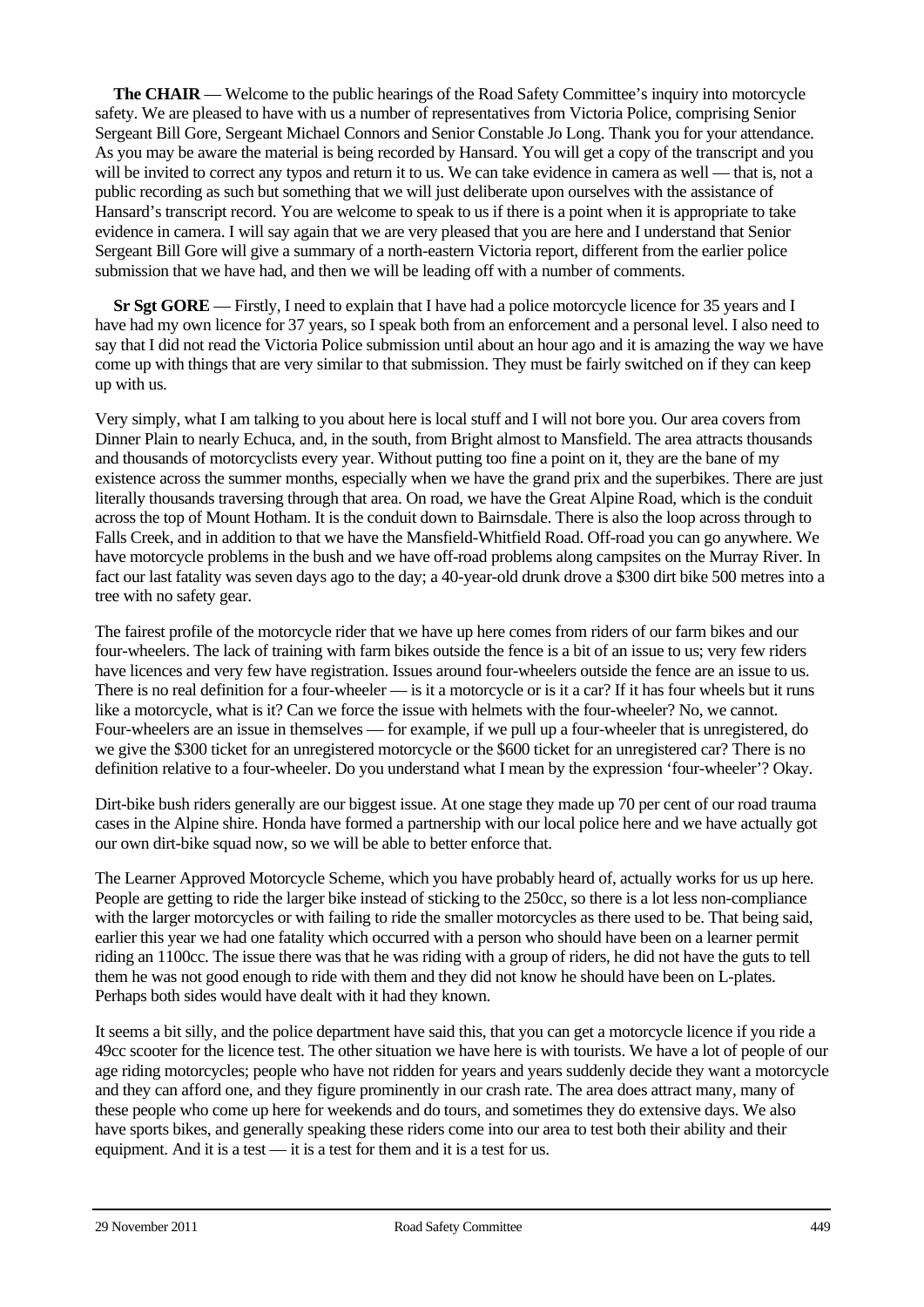I am not really allowed to speak about our crash data; however, I will talk about some of our initiatives. We set up speed camera sites — and do not let anybody tell you different, speed cameras work — specifically in our areas where motorcyclists are causing us problems. We set them up in the speed zones, the areas where they accelerate and the areas where the motorcycle crashes are happening. Recently our division bought a 1200cc marque BMW motorcycle and trained two other riders, so we now have three riders. That is very visible and is having a visible effect up there. Do not ask me where our superintendent found the money!

We also have the alpine off-road strategy which I spoke about earlier. In the first four months of next year we have an operation called Operation SDV, which will put highway patrol members from Bairnsdale and Wangaratta on Mount Hotham every weekend. We hope that will break the cycle of the speeders and people who are testing their times on Mount Hotham and so on so we can break the gap, do some roadblocks up there, slow them down and produce the presence that we think we need.

I will speak quickly about some of the initiatives that I would like you to consider. Front numberplates need to be reintroduced. Sometimes we get people on the camera that we just cannot prosecute because there are no front numberplates. I am throwing this stuff out there; obviously it needs to be researched and so on. I have not done a great deal of work as to how to do this, but I do have ideas.

Full safety gear is a must. I heard Mr Languiller asking questions of the second-last rider. They do make summer gear. It does not have to be leather, as long as it is Kevlar. The police department is testing one at the moment which is basically netting with Kevlar in all the spots, so they do make safety gear for summer. In my own case I ride with a leather jacket which has holes drilled in it so that the air fills through the holes. That was provided by the police department in a past life.

**The CHAIR** — They were regulation holes; they were not bullet holes, were they?

**Sr Sgt GORE** — Yes. They would have been very small bullets, if that were the case. They were provided by a company in Melbourne as a test, and we went with that.

**Mr LANGUILLER** — Wear and tear.

**Mr ELSBURY** — I was thinking very big moths.

**Sr Sgt GORE** — I am happy to produce it if you would like to see it, because it was the article we used, but of course we are now about four generations past that jacket.

We need a proper definition, registration and licence category for four and three-wheeled motorcycles. We find it very difficult at this stage to police the four-wheelers and we have had fatalities in regard to the four wheels. Just to give you an idea of the things we do, the only way we can police helmets on a four-wheeler is: (a), if it is outside the fence; (b), if it is registered; and (c), if it has a category of registration that requires a helmet. It is not a motorcycle at this stage, and it really needs to be.

Here are a couple from outside the fence. Persons who have lost their licence for speed or drink-driving perhaps should be required to deregister their motorcycles so that it takes away the temptation to ride and the likelihood of them reoffending is reduced. Perhaps you should not be able to have a motorcycle registered in your name unless your are licensed to ride that size and type of motorcycle. This again would take away the temptation. Perhaps there could be an offence category for failing to identify to a person that you are either unlicensed or disqualified if you are borrowing the motorcycle. We quite often have people who we book and then we go back to the owner and say, 'Did you know that this person was unlicensed?'. They say, 'No. If we'd known that, we wouldn't have lent it to them'. Perhaps we could have something that said 'Failed to identify to the owner that you were unlicensed'.

If a person does not have a motorcycle registered in their name for a period of approximately five years, compulsory licence retraining should be considered. Research should be undertaken into management of group rides. We have a real problem here with people when there are, say, 5, 10, 15, 20 or 30 in a group. I do not know whether you have every heard of the elastic band syndrome. If the first guy does 100 kilometres per hour forever and the back guy does 95 kilometres per hour for about 2½ minutes, he is 2 kilometres behind the group now. You find that the guy at the back is always doing about 130 kilometres per hour just to keep up with the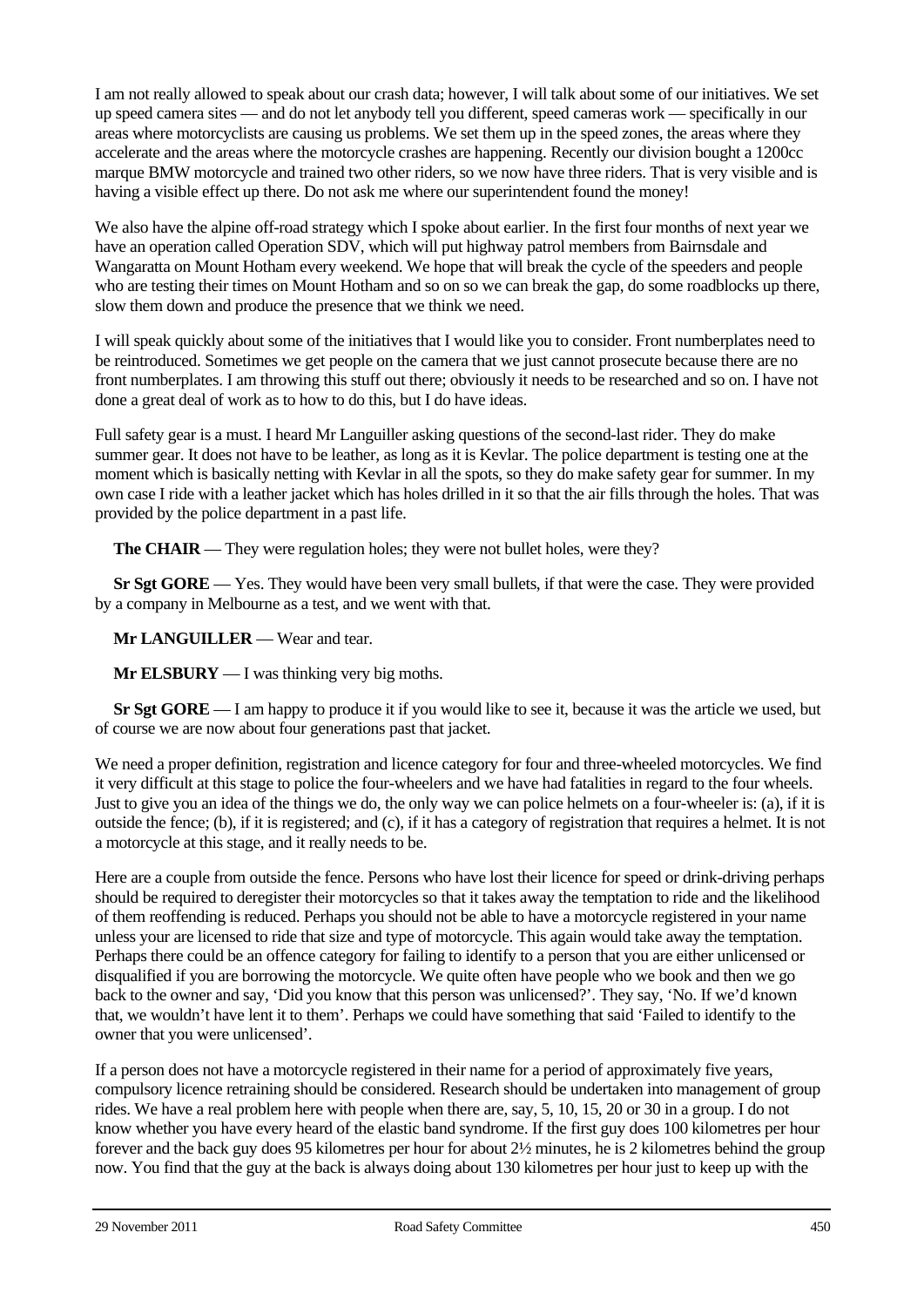first guy who is doing the right speed. We call that the elastic band syndrome. Whether we could manage that in some way I am not sure. It certainly needs some work.

Also, on roads like the Great Alpine Road at Mount Hotham perhaps consideration needs to be given to summer speed limits. At this stage we have a default of 100 kilometres per hour. As an example, the Bogong High Plains Road up to Falls Creek has a 60 kilometre-per-hour limit and we have very few motorcycle crashes on that road because 60 kilometres per hour is the limit. At one stage the winter limit of 80 kilometres per hour used to remain, but that has now gone and the limit is back to 100 kilometres per hour. We might get them falling off at 90 kilometres per hour, and they are not speeding, they are just saying, 'I'm doing the speed limit'. Perhaps if we could restrict them, that might give us a little bit.

An emerging issue for us, which may or may not be outside the purview of this committee, is electric pushbikes which are really becoming a problem. We effectively cannot police them because of the legislation that says 200 watts or more than 200 watts. Everything is 200 watts, but 200 watts can do 45 to 50 kilometres per hour now. If you see them around, they look more and more like electric motor scooters nowadays. They are getting better, and that needs to be addressed early before it is a real problem to us.

Thank you for your time. I am happy to answer questions.

**The CHAIR** — Thank you. Are there any other freelance comments you want to make?

**Sr Sgt GORE** — Let us see what questions you ask. At the end of the day for us, motorcycles are a big problem. We spend a fair bit of time working on them and a lot of our strategies are directed towards saving motorcyclists' lives. As a motorcyclist, I will say straight up that when they wake up to themselves and realise that when they fall off they are going to get hurt, perhaps their behaviour might alter. A lot of motorcyclists just do not realise that when they fall off they will get hurt. That is just a personal comment.

**The CHAIR** — Senior Sergeant Gore, in addition to your other comments, are there any other motorcycle safety initiatives being undertaken currently in the district?

**Sr Sgt GORE** — I have really told you just about all of them. We worry more about enforcement from our perspective. Our road safety council is working on an initiative locally. The local Ride Smart man, George Talbot, is working with our road safety council on an initiative in regard to training, but I am not really the person to speak to about that.

**The CHAIR** — You mentioned issues in relation to enforcement earlier on; one, by targeting the trouble spots; two, the speed cameras working.

**Sr Sgt GORE** — Yes. In addition to the enforcement of that operation I spoke about, Operation SDV, we also spent time stopping and talking to these guys. Part of the operation is that if we see 20 or so motorcyclists having a cup of coffee, we will pull up and have a cup of coffee with them, explain our crash data and explain our problems and get ideas from them. We also have a situation from an enforcement perspective where we intercept people towing dirt bikes and we explain the law to them. A lot of people do not realise that they are not allowed to ride unlicensed and unregistered in the bush. When they get told, they do not unload their bikes. Perhaps we need to work on that a bit more. They just think they are out there and it is not a problem.

**The CHAIR** — You mentioned that you had access to a couple of bikes. Were they on-road or off-road bikes?

**Sr Sgt GORE** — We have one on-road motorcycle, which is the BMW 1200cc. Senior Sergeant Doug Incoll from Bright has the dirt road capability, which is the two dirt bikes; and I will say dirt, not off-road, because their problems are still on-road, they are just dirt roads. He will have by February next year a team of four people on dirt bikes that can enter the bush.

**The CHAIR** — Whereabouts do you use the BMW?

**Sr Sgt GORE** — Anywhere within our division, and our division is from Corryong down to Echuca and south from Wodonga to nearly Benalla.

**The CHAIR** — What is the nature of policing patrols that use the bike, noting that it is one out?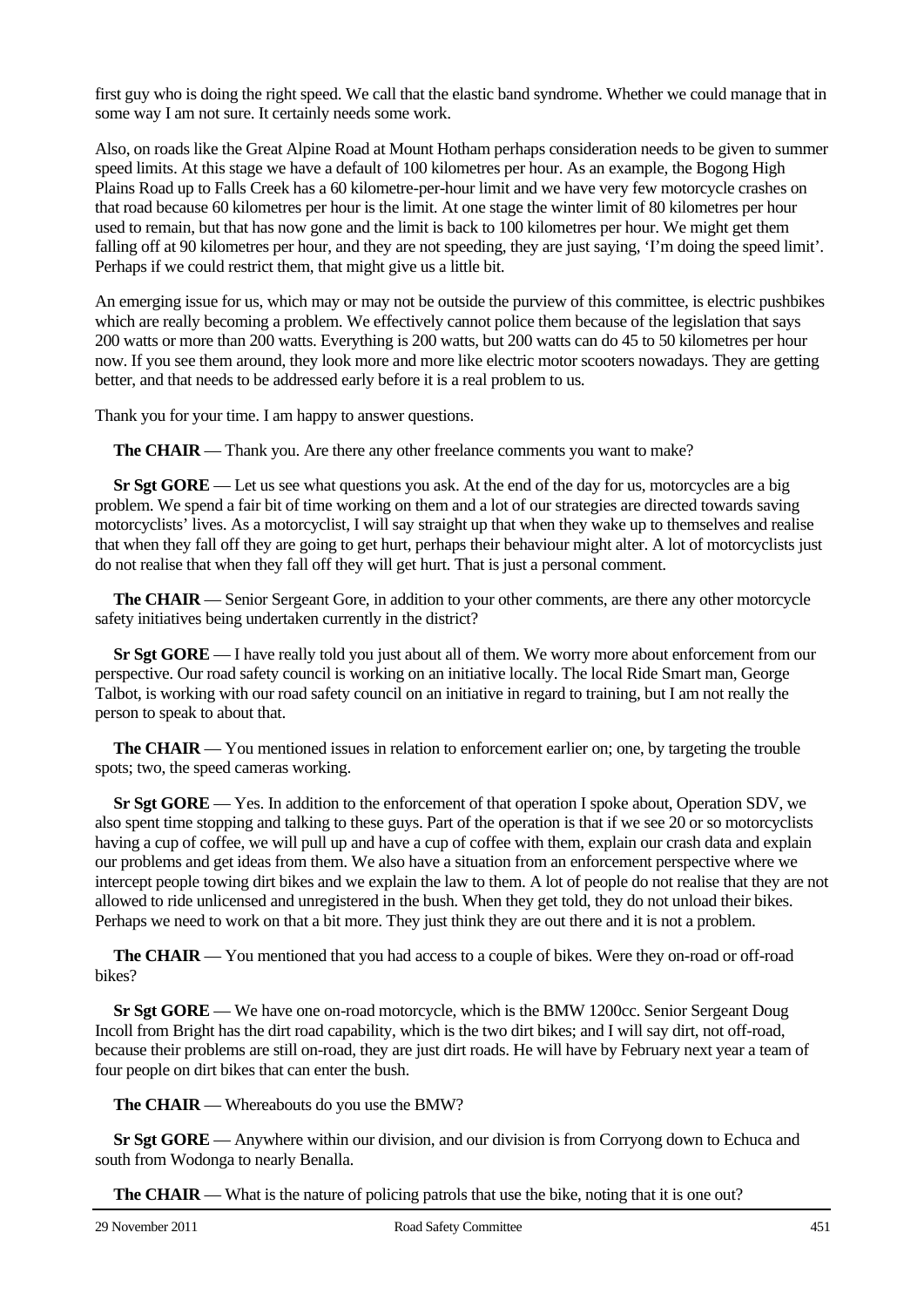**Sr Sgt GORE** — I am sorry, I do not understand the question, but let me just explain what we do. We task that motorcycle to our crash locations. It is fully fitted with a mobile radar. We tend to basically use it as a car. It is a little bit hard to explain. I am sure Mr Tilley would understand and he can explain it to you later. A motorcycle that is moving is a lot more visible and has a lot more impact than a car. It moves around where our problems are. It moves around with displays, it moves around to our towns. It is a little bit hard to explain the strategy, but it just goes where the action is.

**The CHAIR** — Does the person do any direct enforcement either with a radar gun or pulling drivers over?

**Sr Sgt GORE** — All of that. He would pull up 15 to 20 cars per day.

**The CHAIR** — I mentioned that it was one out. My understanding was that most times these days people work in teams.

**Sr Sgt GORE** — Sir, if you would like to buy us another motorbike, we will do that, but at this stage we only have one on-road motorcyclist and he works alone. That being said, there are three qualified motorcycle riders, but that motorcyclist works by himself.

**The CHAIR** — How much of the week is that bike out on patrol?

**Sr Sgt GORE** — Five days out of seven.

**The CHAIR** — What number of shifts are worked in that time?

**Sr Sgt GORE** — Five days out of seven. He would work one shift per day. It is one of the drawbacks of the motorcycle.

**The CHAIR** — So it is one shift for five days.

**Sr Sgt GORE** — Yes, one shift each day.

**Mr LANGUILLER** — Thank you for your submission and for attending. By way of background, my colleagues may not be aware but in the 1970s I worked in Echuca. In those days there were tobacco plantations and we used to ride motorbikes, always on the farm, never on the road. I have noticed when I have been driving around in the last few years that this region has grown enormously. I understand there are jazz festivals and blues festivals and you name it, so there is a lot of tourism and huge growth. The question I put to you is in relation to your resources. How do you quantify the region you cover? How many highways are there? How many thousands of kilometres off-road and on-road? What resources do you have, because I am not aware of how many officers you have to cover the roads and off-road areas. What resources do you have available to do the very good job you do, by the way? We sincerely mean that — the community thinks that; we think that.

**Snr Sgt GORE** — Sir, to be absolutely fair I need to be fairly careful about how I answer this question.

**Mr TILLEY** — This is your time to shine. Do not worry. Can I say that the point of the question is that we have heard evidence from other PSAs about resourcing and the numbers over the last decade.

**Snr Sgt GORE** — Mr Tilley, you know me well enough to know I will answer from the heart.

**Mr TILLEY** — Absolutely.

**Snr Sgt GORE** — I just need to qualify the situation — that this is an answer from Bill Gore and not necessarily from the police department.

**Mr LANGUILLER** — Can I interrupt you and remind you that the information you provide to us is absolutely important to the reference that we are currently covering. The chairman offered you the opportunity to speak to us off the record, so if you want to do that, then say so. The important thing for us is to receive your information.

**Snr Sgt GORE** — No, I am happy to be on the record.

**Mr LANGUILLER** — Thank you.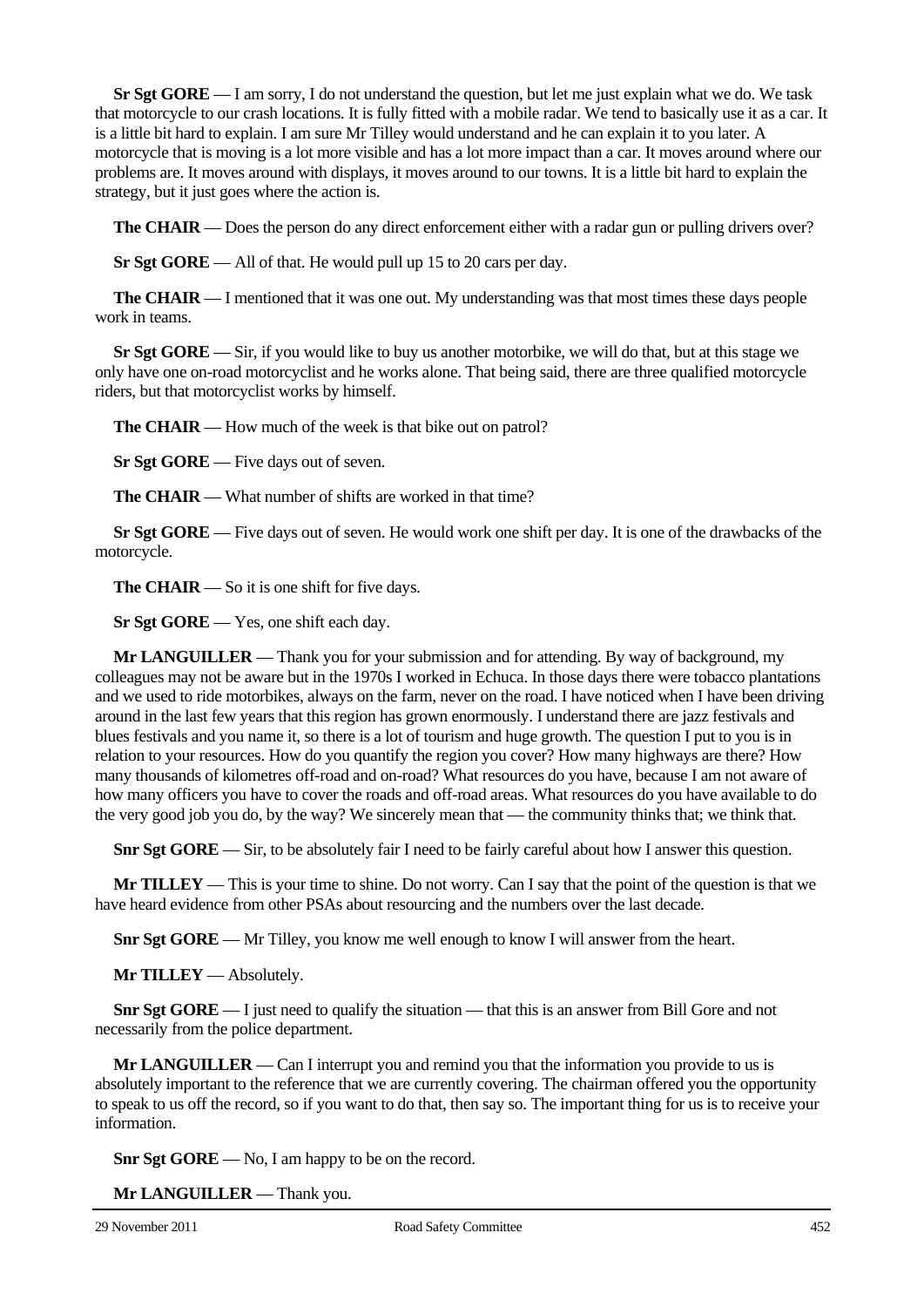**Snr Sgt GORE** — You just need to be aware that I am not necessarily speaking for Victoria Police here.

At Wangaratta highway patrol we have a senior sergeant, a sergeant and nine. We have had a senior sergeant, sergeant and nine for about 30 years, yet the area has grown by something like 50 per cent or more. The highway patrol used to answer to what we call 'T' district, so we were responsible for traffic policing. In 1988 — I will give you the date if you give me a minute — we did a thing called 'integration', which means that the highway patrol became answerable to the local inspector. At that time the highway patrol — I am using the term 'highway patrol'; we have had several different names, but 'highway patrol' is the most recent, and you understand that, so I will not go back to the old names — became answerable to the local inspector and became a resource. Suddenly we were answerable to the jazz festivals, the peaches and cream festival, the hot rods at Bright and so on.

The staff are spread fairly thinly. There is no question about it. From a resource perspective, in 2003 we lost a motorcycle and a car, and I am only talking about highway patrol here; we went to only three cars. We had all that area with just three cars. Through lies and deceit and a bit of conning I managed to get that back to four cars and a motorcycle.

**The CHAIR** — You mean that in jest, don't you?

**Snr Sgt GORE** — Yes.

**The CHAIR** — We do have our friends from the fourth estate on board here at the moment, so we had that in good faith, so to speak.

**Snr Sgt GORE** — I must confess I was being humorous there.

**The CHAIR** — Thank you.

**Snr Sgt GORE** — But we have managed to get back up to four cars and a motorcycle. On 1 July last year our borders were enhanced by the taking over of the Moira shire, and there are four members and one car there. The actual tasking and targeting of those members are the responsibility of me and Sergeant Connors. Largely we work towards our crash data and our aim is to try to stop our road trauma. That said, if 50 000 people come into town, we are basically the resource, so we might find ourselves doing crowd control or we might find ourselves doing foot patrol or something like that as opposed to doing traffic work. Without putting too fine a point on it, the general duties do not have that many members either.

**Mr LANGUILLER** — In summary, would it be fair to suggest that your on-road resources are not adequate?

**Snr Sgt GORE** — That would be a fair statement in my opinion.

**Mr LANGUILLER** — In terms of off-road, you indicated to us that in the order of 70 per cent of road trauma happens to be off-road. You would be aware that about 50 per cent of Victorian road trauma happens off-road. What specific resources do you have for the purpose of off-road, if I may ask you again — right now?

**Snr Sgt GORE** — Right at this moment, zero. Absolutely none.

**Mr LANGUILLER** — How do you patrol off-road, given that 70 per cent of trauma happens off-road?

**Snr Sgt GORE** — The best that we have been able to do is to target the dirt bikes before they go into the bush, which is what I said earlier. We intercept the trailers and the people who are heading into the bush, look at their gear and tell them what they can and cannot do. Quite often we have driven into the campsites, but our cars are not designed for going off-road, for want of a better word. From time to time we get what we call the Special Silos, the road safety task force off-road motorcycle section, to come up here at times like cup weekend, Easter and so on. But there are a lot of people competing for those resources and we cannot always get them; we just do our best. As I said, in I think it is two weeks time we will have two bikes and those two members qualified to go off-road, but right at the moment we have none.

**Mr LANGUILLER** — That will be seven days a week?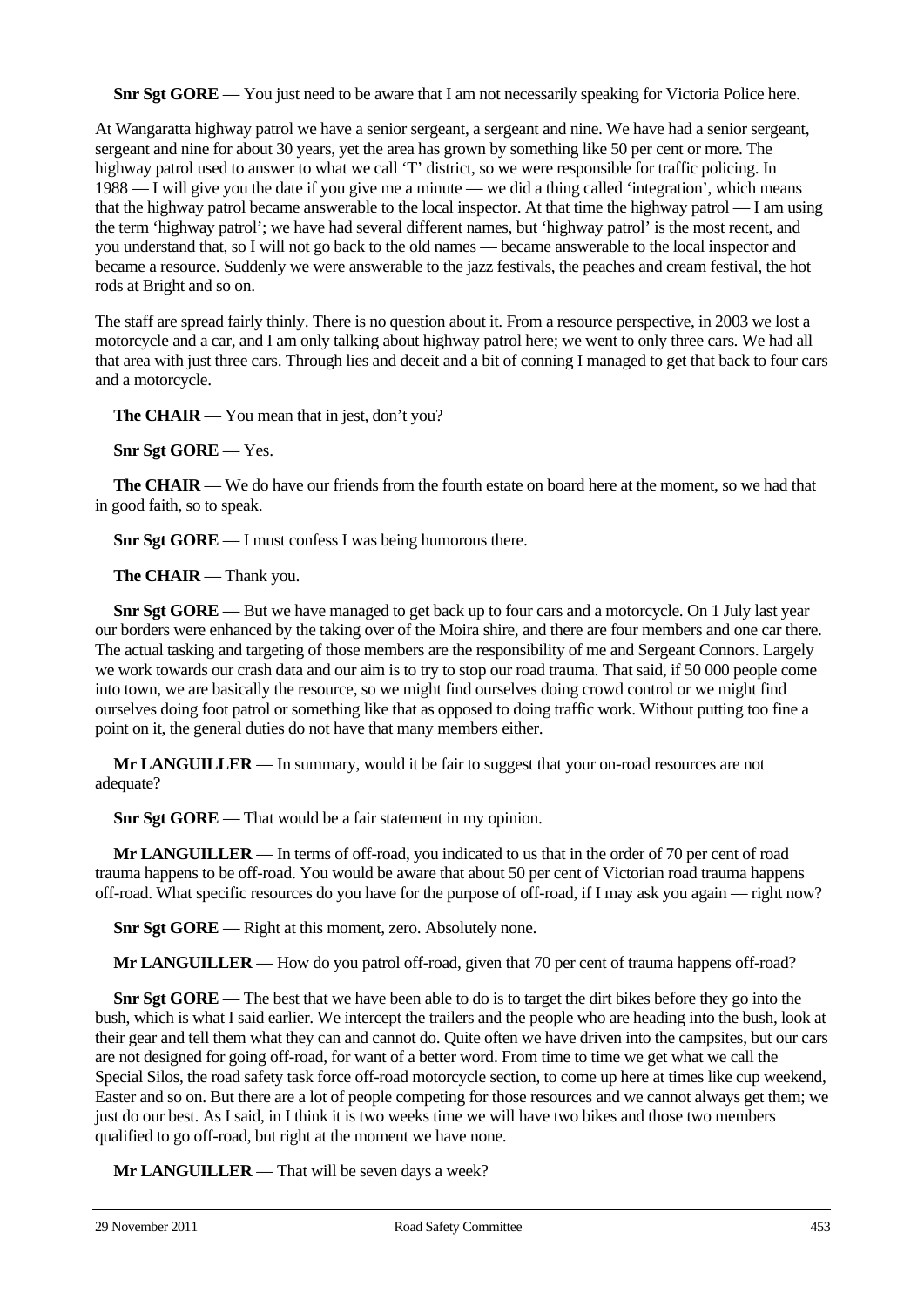**Snr Sgt GORE** — No. They are general duties members and they will be called to do the off-road task from time to time. There will be nothing specific for off-road; it will be just two bikes, and when the staff can be freed from other tasks that is what they will do.

**Mr LANGUILLER** — If I may say so, I do not get the impression that things have changed much since I last worked in the region in the 1970s, in terms of off-road anyway.

**Snr Sgt GORE** — I would like to suggest that your statement is probably accurate.

**The CHAIR** — But I would like to assure you that I am sure my colleague had a front numberplate on his bike.

**Mr PERERA** — I have two questions. One is: what are your thoughts on filtering and lane splitting?

**Snr Sgt GORE** — We do not have that problem here, because as I understand it the only time filtering and lane splitting is an issue — jump in any time, you guys — is in times of heavy traffic, and we have very little of that here. It is not an issue for us; it is not something that really causes us concern.

**Mr PERERA** — Do you have a view that it should be made illegal or not?

**Snr Sgt GORE** — You should not be allowed to do it. It is dangerous. I have been a motorcycle rider. To be absolutely fair, 35 years ago when I did my police motorcycle courses I was taught how to do it. I would not do it today. I hesitate to say this, but I have just come back from Canada and it is illegal there, and it works.

**Mr PERERA** — Filtering is illegal in many countries.

**Snr Sgt GORE** — Yes. It is just a dangerous practice. Cars do not look for you.

**Mr PERERA** — All right. The other question is: what are your thoughts on the best way to encourage people to wear protective gear?

**Snr Sgt GORE** — There is only one way, and that is to make it law and give us something that we can enforce. If you make it voluntary, as it is now, you will not change what we have; it will be up to the individual. In my case I always wear the Kevlar trousers and my leather jacket. When I am on the police bike it goes without saying that I wear the normal stuff. I never wear short sleeves: I always wear long sleeves. Until you legislate for it, nothing will change.

**Mr PERERA** — You are supporting making it mandatory?

**Snr Sgt GORE** — I think the words are, 'Hell, yeah'.

**Mr ELSBURY** — Just on the protective clothing issue, I am wondering whether you have anecdotal evidence, not necessarily with facts, figures or anything like that to back you up, of how many incidents or what percentage of incidents that your members attend would involve people who are not wearing protective gear. You said here that you had a rider seven days ago who was in an off-road incident, who was wearing no protective gear.

**Snr Sgt GORE** — He would be alive today if he had been wearing a helmet.

**Mr ELSBURY** — So he did not even have a helmet?

**Snr Sgt GORE** — No. He had nothing.

**Mr ELSBURY** — He had absolutely nothing. How many incidents would you expect to come across where you have someone seriously injured because of the fact that they have come off their bike without gear?

**Snr Sgt GORE** — I cannot quantify that. Jo, would you know?

**Snr Const. LONG** — No.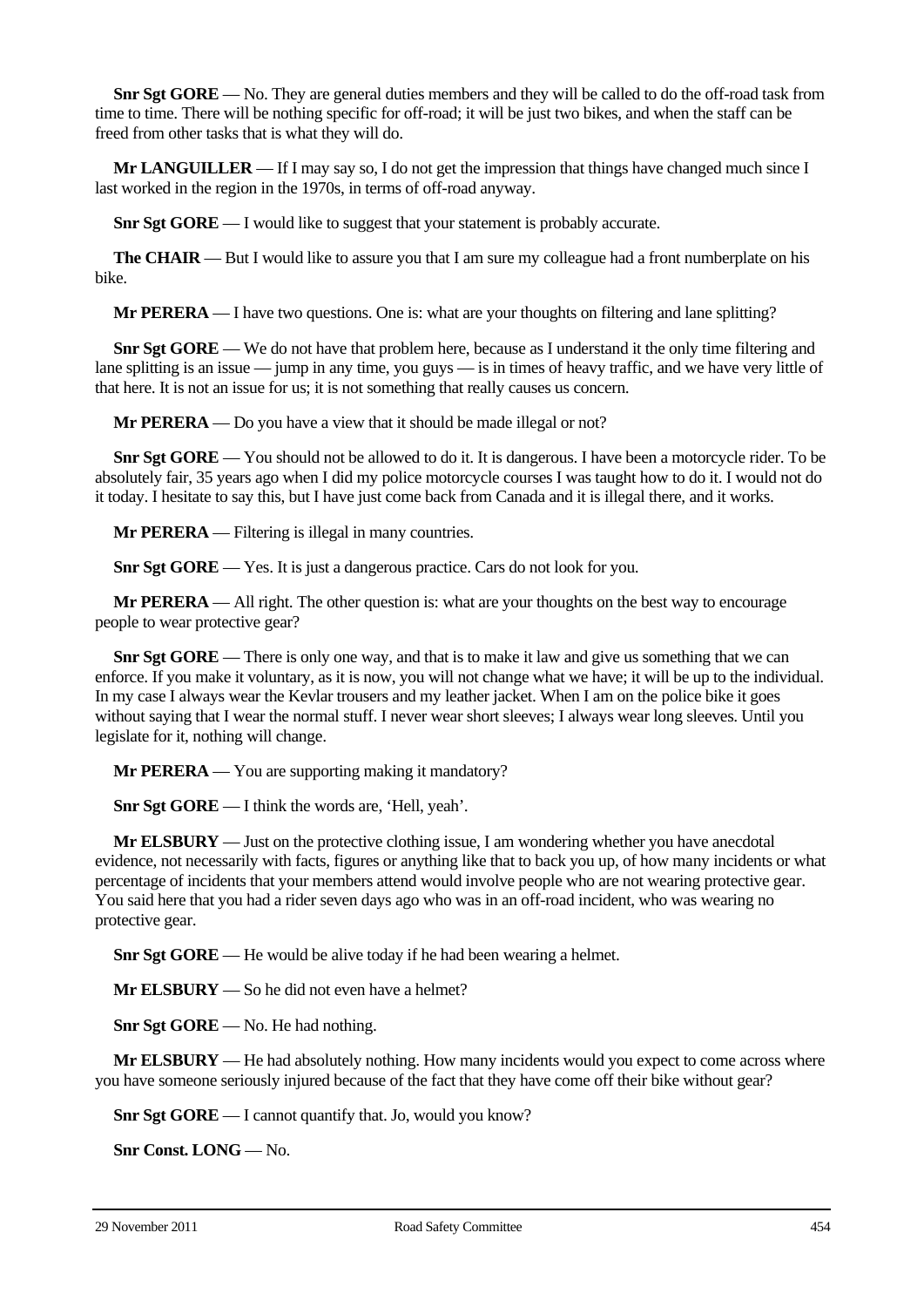**Sgt CONNORS** — It is hard to put a quantity on it. Officers in our office have at times been specifically tasked to intercept motorcycle riders, and on occasions they have intercepted them because they were wearing inappropriate clothing. By stopping them at that time we are unable to tell whether we have avoided a serious injury or collision down the track.

**Mr ELSBURY** — You are stopping them because they are not wearing appropriate clothing, even though  $-\frac{1}{2}$ 

**Sgt CONNORS** — Just to give them education, to tell them.

**Mr ELSBURY** — Education; okay.

**Sgt CONNORS** — It is not enforcement, because we cannot enforce anything. It is just to pass on the message that if you come off, this is going to happen to you.

**Mr ELSBURY** — You are going to go splat.

**Sgt CONNORS** — I take it you have seen the TAC ads on the freeway, the motorcycle rider standing in the kitchen with all his skin missing? It is real.

**Mr ELSBURY** — That is why I have Kevlar and gloves and the whole shooting match.

**Sgt CONNORS** — That is why we want our officers to pull these riders over to tell them, 'That can be you'.

**Snr Sgt GORE** — You just answered your own question. It is an attitude thing.

**Mr ELSBURY** — Yes. I can just hear my wife if I ever did come off. I would never hear the end.

**Sgt CONNORS** — It is all about harm minimisation.

**Mr ELSBURY** — Exactly — from my wife!

**Sgt CONNORS** — They are going to get hurt if they fall off, so let us give them the best possible chance.

**Mr ELSBURY** — Considering that you are giving your evidence today, what would you like to see as an outcome from this particular inquiry?

**Sr Sgt GORE** — Would you like a copy of my notes? There are so many things that could improve the motorcyclist's lot in life. You cannot fix the issue, because the issue is the attitude of the motorcycle rider that we have up here. But if you can give us the tools to amend that attitude, then that is what I would be asking you to do. If you were able to say to me, 'From tomorrow these people must wear motorcycle gear', we are not able to quantify how many lives we would save, but we would save our road trauma. People would bounce off the bitumen and get up, whereas at the moment they might not. If you are able to fix that definition of four-wheelers, that would be very helpful. With the farm people on the side of the road with their unregistered four-wheelers, we just do not know how to deal with them at this stage. It is by bluff mostly.

**Mr ELSBURY** — Would you see any point in high-visibility gear, especially along the Hume. The Hume would be the place where you have got the majority of your traffic moving at speed.

**Sr Sgt GORE** — Again we come down to rider attitude. I do not wear high-visibility on my own motorcycle, but if the law said I had to, I would have no issues with it. I wear high-visibility on my police motorcycle. I have spoken to George Talbot. He runs the local motorcycle school here, and he says it is a no-brainer. He lights himself up like a Christmas tree. Look, we had a fatality in Katamatite three weeks ago, and that guy was in black on a black motorcycle at night; I do not think high visibility would have saved his life. It was night-time. His headlight just fell into the streetlights at the back, and he rode into the side of a truck. Does that give you the answer? I think the high-visibility gear is a no-brainer — it should be there, but I really do not know whether you can do that.

**The CHAIR** — Just taking angle and high visibility, there has been some evidence that we have received here and elsewhere about the attitude of some motorcycle riders. No. 1, being 100 per cent in the zone — 100 per cent concentration; no. 2, having a view that every other rider or motorist on the road is out to get them.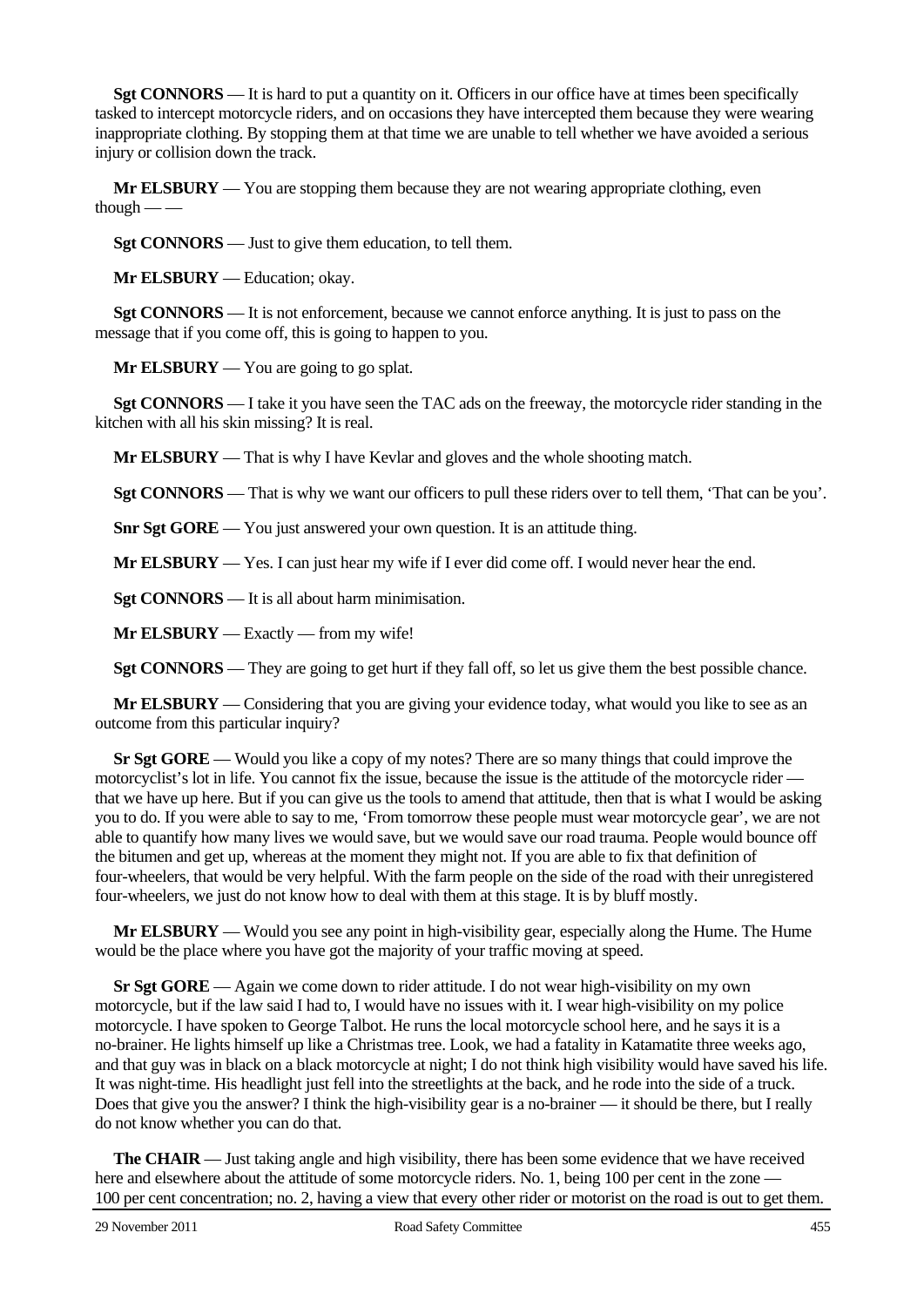They have a defensive strategy. It has been commented to me that one fellow says he is not worried about being in fluoro lit up like a Christmas tree when he is on the road, but rather he has a defensive attitude in order to be able to elude and escape those other hazards on the road.

**Sr Sgt GORE** — It is interesting that you say that. In regards to this fatality at Katamatite the other day, I actually made a comment at the scene, 'Why did this bloke ride into the side of the truck?'. There were avenues that I would have been able to get out of. Probably the best way to answer your question is my dad used to have a saying. I would say, 'I'm going out on my motorcycle', and he would get all upset. I would say, 'I'm going to be fine', and he would say, 'I'm not worried about you, son; I taught you. I'm worried about everybody else'. Really that is where we get back to the attitude of the bike rider. You probably have heard that a lot of bike riders blame the car. They need to be aware that the car is out there, just the same as the car needs to be aware that the bike is out there. It is a two-way street.

**Mr ELSBURY** — Just out of interest, how many prangs do you reckon you have endured in your riding career, both professional and privately?

**Sr Sgt GORE** — On Elvis's birthday, 1996 — not that I remember the date — I was knocked off my police motorcycle at 9 o'clock at night. I am lucky to be here today. I had a broken leg. The rider who was riding beside me had eight months off work. What happened there was it was dark and a car coming towards us got in the dirt and spun round in our path. It was that simple. I am lucky to be alive here today. I had the safety gear; without the safety gear I would probably be dead.

**The CHAIR** — You were 'all shook up'?

**Sr Sgt GORE** — That was Elvis's birthday; I get it. I sit here today, and I could have produced a photo. I actually thought about bringing the photos today. I am lucky to be alive, but I am back on a motorcycle. It all comes back to the attitude of the rider. There was another motorcycle rider, who actually works for me at the moment, who did not ride a motorcycle from that day. It all comes back to the attitude of the rider.

To answer the rest, I am also off-road pursuit qualified. I fell off an XR600 doing 145 kilometres an hour and spent five days in hospital. I was off work for a month. I fell off because I was stupid.

**The CHAIR** — At what speed were you going?

**Sr Sgt GORE** — It was 145 kilometres. It was part of training. We were actually practising to pursue. Again I was pushing myself beyond my limits, but that was part of the training.

**The CHAIR** — You went into a slide?

**Sr Sgt GORE** — Very simply, I came around the corner and there was a no-entry sign in the middle of the road. I had nowhere to go, so I did everything that I was taught but still hit the bank. Again, I am lucky to be here today. I am still riding motorcycles; I do not ride too many dirt bikes any more. But again, I have fallen off lots of times but only hurt myself the two times, and it is safety gear that has saved me every time.

**Mr LANGUILLER** — If I might come back to you again. You said speed cameras work. Do you have the data to that effect? Can you actually establish that? Respectfully, if I may, is there any evidence?

**Sr Sgt GORE** — You would need to go to the traffic camera office for that, but I would say this: speed cameras were introduced in about 1993 or 1994, and the police proved the concept over five years. At that time we were killing about 700 people a year. Now we kill 230. Speed cameras work. For every life we save the community saves \$1.5 million, so speed cameras make \$1.5 million for every life they save.

**Mr LANGUILLER** — Much discussion has taken place, and evidence has been given to our committee in relation to speed per se. Much discussion occurs around that. I do not want to put words in, but I imagine you mean inappropriate speed more than just speed per se. Is that what you mean when you talk about speed?

**Sr Sgt GORE** — Yes. When I talk about speed cameras working, it means that, generally speaking, the speed from 30 years ago is a lot slower now. Generally speaking, people travel at the speed limit. In regard to motorcycles, what we have there is, they might be trying to do 90 kilometres an hour when they should only be doing 60, and they will fall off. It is a little bit hard to explain. As far as road trauma goes, how fast you go